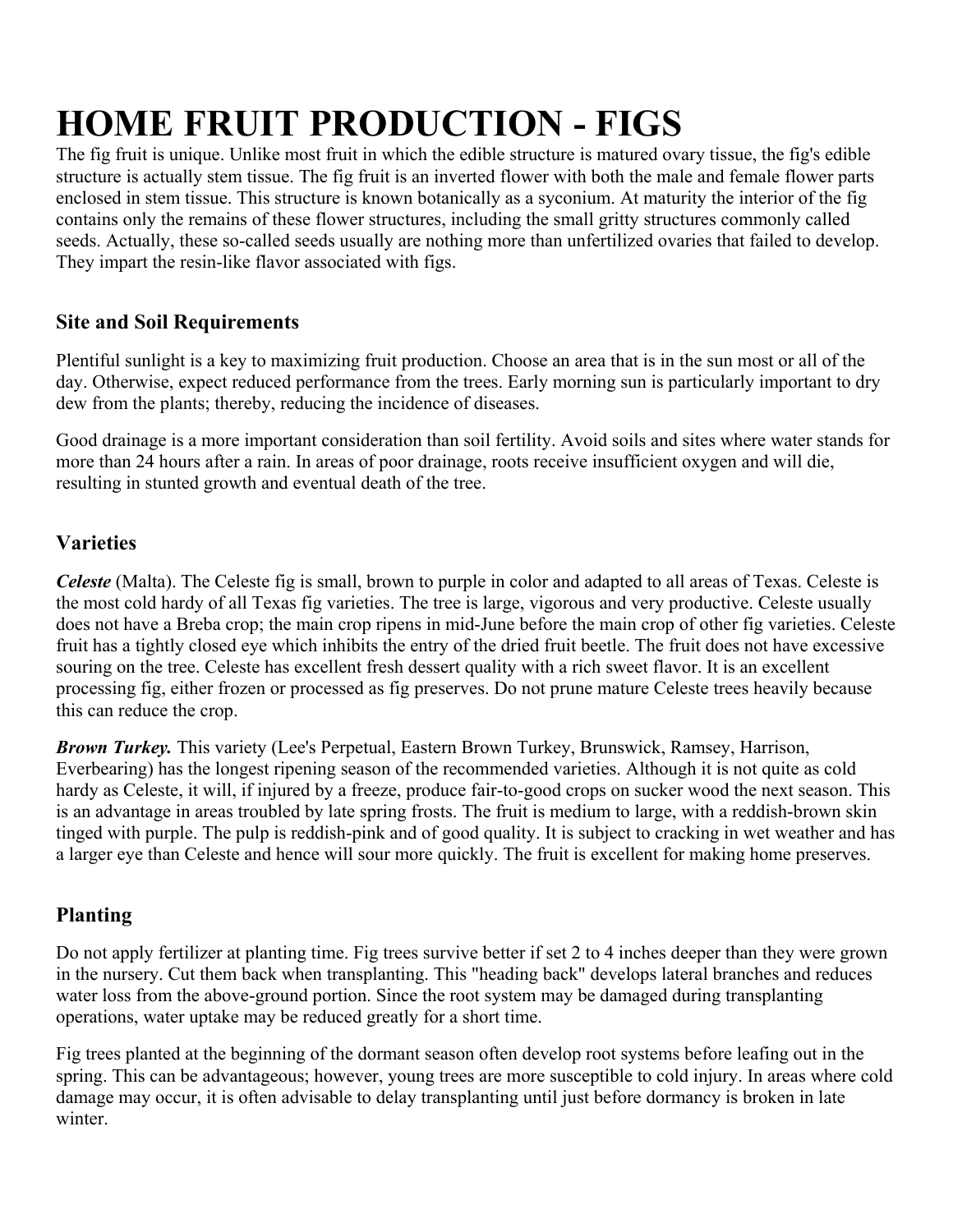Young trees to be transplanted should be dug with care to prevent root damage. Inspect trees bought from nurseries to ensure that roots are healthy and are not damaged. Remove any broken or dried roots. Dig a hole deeper and wider than necessary for the root system. Place the tree upright at the proper depth. Crumble the soil around the roots, and pack it down several times during the filling operation to bring all roots into contact with moist soil. After planting, water the tree to settle the soil firmly around the roots. If conditions are extremely dry, watering before the hole is completely filled is beneficial.

#### **Pruning**

Normally figs are pruned very little. Do not prune mature Celeste trees because this reduces the crop size.

To stimulate new growth, thin out older trees which grow very little each year. Thinning also increases fruit size. Prune the trees enough to stimulate approximately 1 foot of growth each year. Remove all weak, diseased or dead limbs each dormant season.

#### **Irrigation**

Give special attention to soil moisture management in fig culture. Most fig tree roots are close to the soil surface and can easily dry out. Figs are very susceptible to soil-borne nematodes that feed on small roots and reduce water movement into the tree. For these reasons, apply water to the trees as drought develops. Slight leaf wilting in the afternoon is a good indication of water stress. Mulching with straw or grass clippings helps maintain uniform soil moisture and reduces weed competition for available soil water.

Water stress frequently causes premature fruit drop of Texas fig varieties which do not have true seeds. This problem is very common in hot dry areas when the fig tree is grown in shallow soil and roots are nematode infested.

Do not overwater in areas of poor drainage. This forces oxygen out of the soil and the tree is injured or killed. Good water management, including regular irrigation and mulching, helps maintain tree health and vigor and reduces fruit drop.

Factors influencing a fig tree's susceptibility to cold injury are related to the tree's entrance into dormancy. A mature tree which has lost all of its leaves and becomes totally dormant can withstand much cooler temperatures than a rapidly growing tree at the time of first frost. Reduce irrigations in the fall of the year to reduce growth and encourage the onset of dormancy. A fully dormant fig tree can withstand temperatures as low as 10 degrees F. In north Texas, plant figs along the south side of a building to help reduce freeze damage.

Place straw mulches over the base of the tree to insulate warm soil temperature during freezes and prevent killing the crown of the tree.

When trees or limbs freeze, give the tree ample time to grow before removing the frozen limbs. Then, new wood can be produced.

## **Harvesting**

For top quality, allow figs to ripen fully on the tree. But they must be picked as they ripen; otherwise, spoilage from the dried fruit beetle can occur. On-the-tree spoilage or souring is caused by microorganisms in the fully